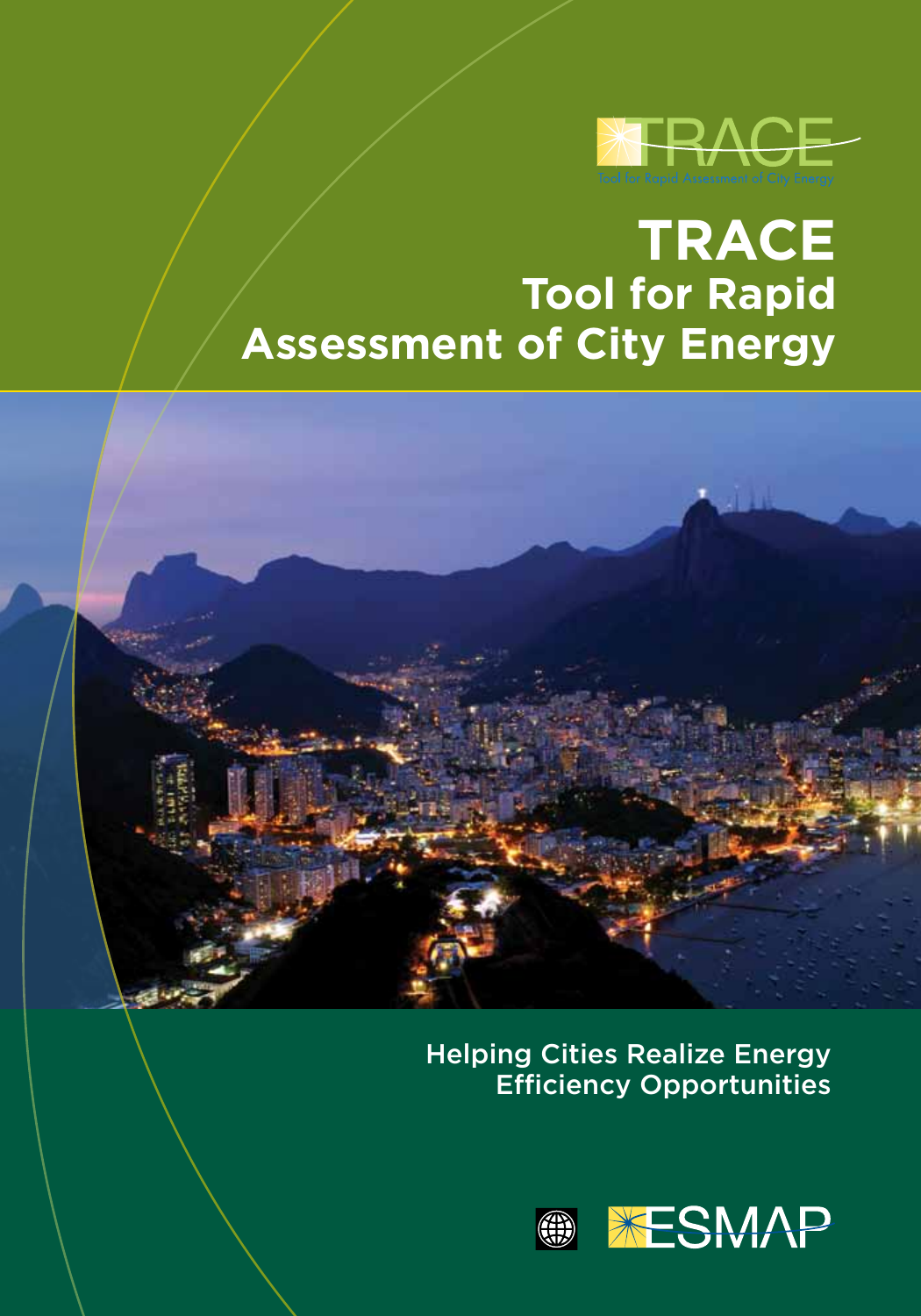

 $\bullet$  ities face the difficult challenge of maintaining economic competitiveness, and improving and expanding municipal services in the face of limited budgets. Energy efficiency (EE) can help cities relieve some of the budgetary pressure by reducing energy costs, thus freeing resources for municipal services. EE can also help improve the quality of services, such as improved lighting, transport, and building maintenance. The **Tool for Rapid Assessment of City Energy (TRACE)** is a decision-support system designed to help cities quickly identify and harness EE opportunities. It targets underperforming sectors, evaluates improvement and costsaving potential, and helps prioritize actions

for EE interventions. TRACE focuses on the municipal sectors with the highest energy use: passenger transport, municipal buildings, water and wastewater, public lighting, power and heat, and solid waste.



TRACE was developed by the Energy Sector Management Assistance Program (ESMAP), a global technical assistance program administered by the World Bank, and was designed to involve city decision-makers in the deployment process. TRACE starts by collecting benchmark data, continues with a two-week on-location assessment with technical experts and decision-makers, and concludes with a final report to city authorities with specific recommendations on EE opportunities tailored to the city's needs.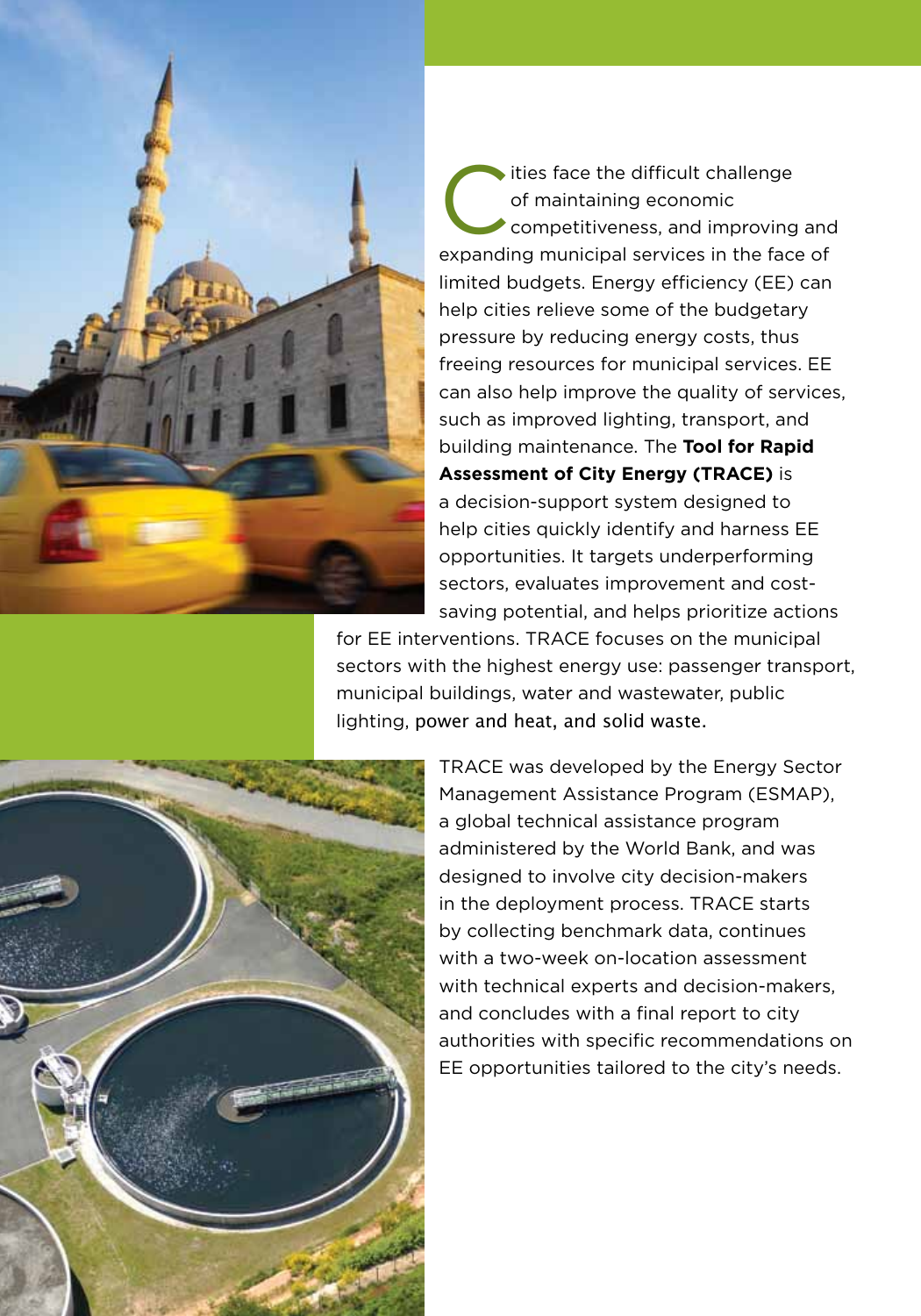

### **TRACE Modules**

TRACE consists of three modules: **energy benchmarking**, which compares the target city with peer cities globally; **sector prioritization**, which ranks sectors according to their EE potential; and **intervention selection,** which functions as a "playbook" of global best EE practices that the city can consult for actual implementation design.

#### **1| Energy Benchmarking**

This module has a database of 28 key performance indicators collected from 93 cities around the world. Examples include citywide indicators (such as energy consumption per unit of the city's GDP) and sector-specific variables (such as electricity consumption per light pole). City authorities can compare their city's performance against peer cities on any of the key performance indicators. They can also choose the comparison cities based on population size, climate conditions, human development index, and any other criteria.

#### **2| Sector Prioritization**

This module uses three functions—potential for improvement, sector energy spending, and city authority control—to prioritize sectors. The "potential for improvement" indicates the scope of EE improvement that the city may realize if it were to match the average of better-performing comparator cities. The "sector energy spending" captures the total amount of money that the city spends in the sector on energy. The "city authority control" allows the user to specify the degree of influence the city authority has in the sector.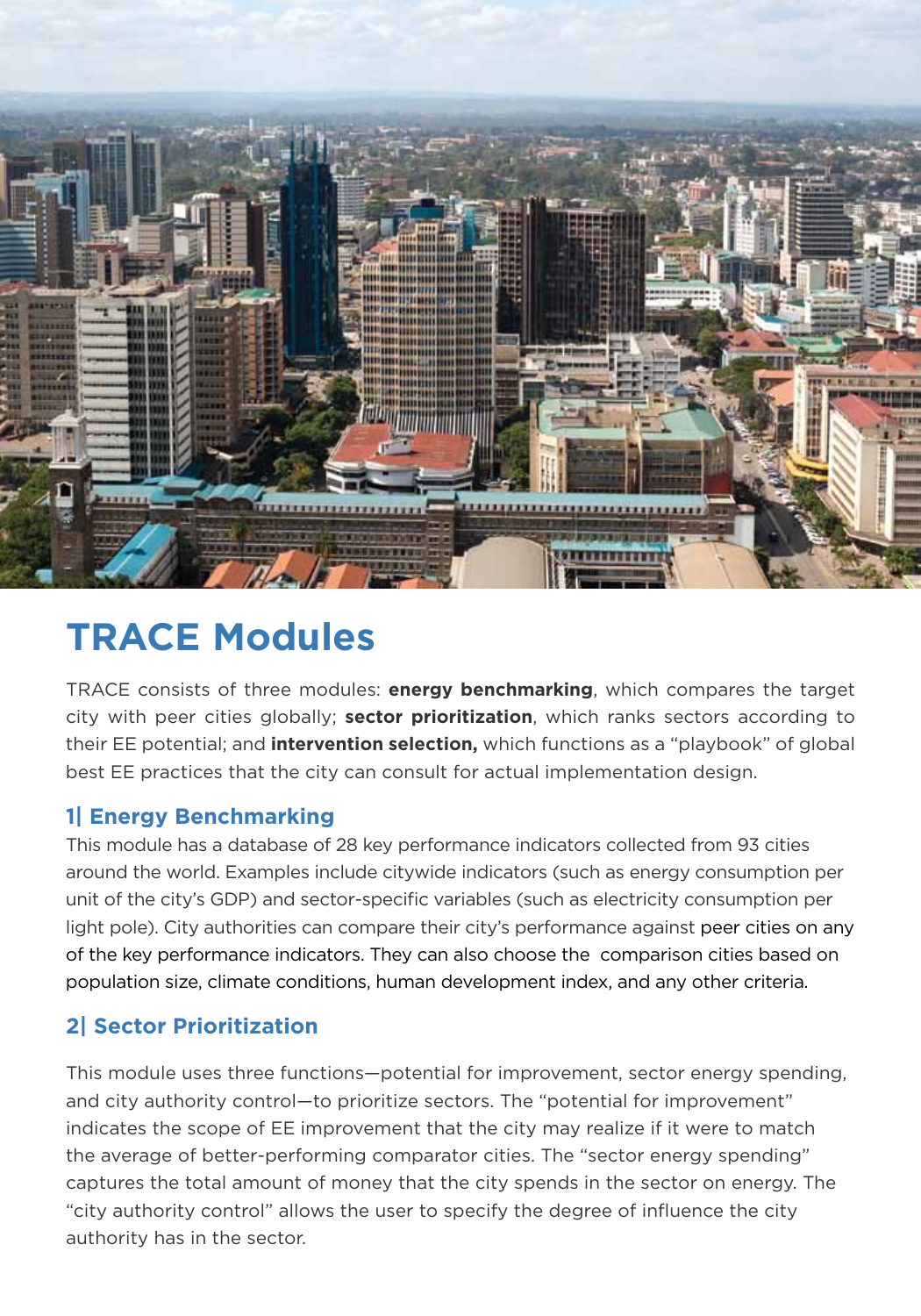#### **3| Intervention Selection**

TRACE contains a set of 60 EE interventions that combines a blend of both high-level strategic programs and specific activities that the city can pursue. These recommendations are supported by a database of 191 global case studies that link to additional resources and software tools that can help the city implement EE measures. Each recommendation is rated on three attributes: (i) energy savings potential, (ii) initial implementation cost, and (iii) speed of implementation. These are used to help the city prioritize activities in an action plan.

In order to synthesize recommendations appropriate for a city, TRACE enables the user to match city capability to the capabilities required to implement each recommendation. City officials can then select a set of recommendations deemed socially and economically viable. A detailed analysis is available for each recommendation to help users quantify the potential energy savings for each EE action.



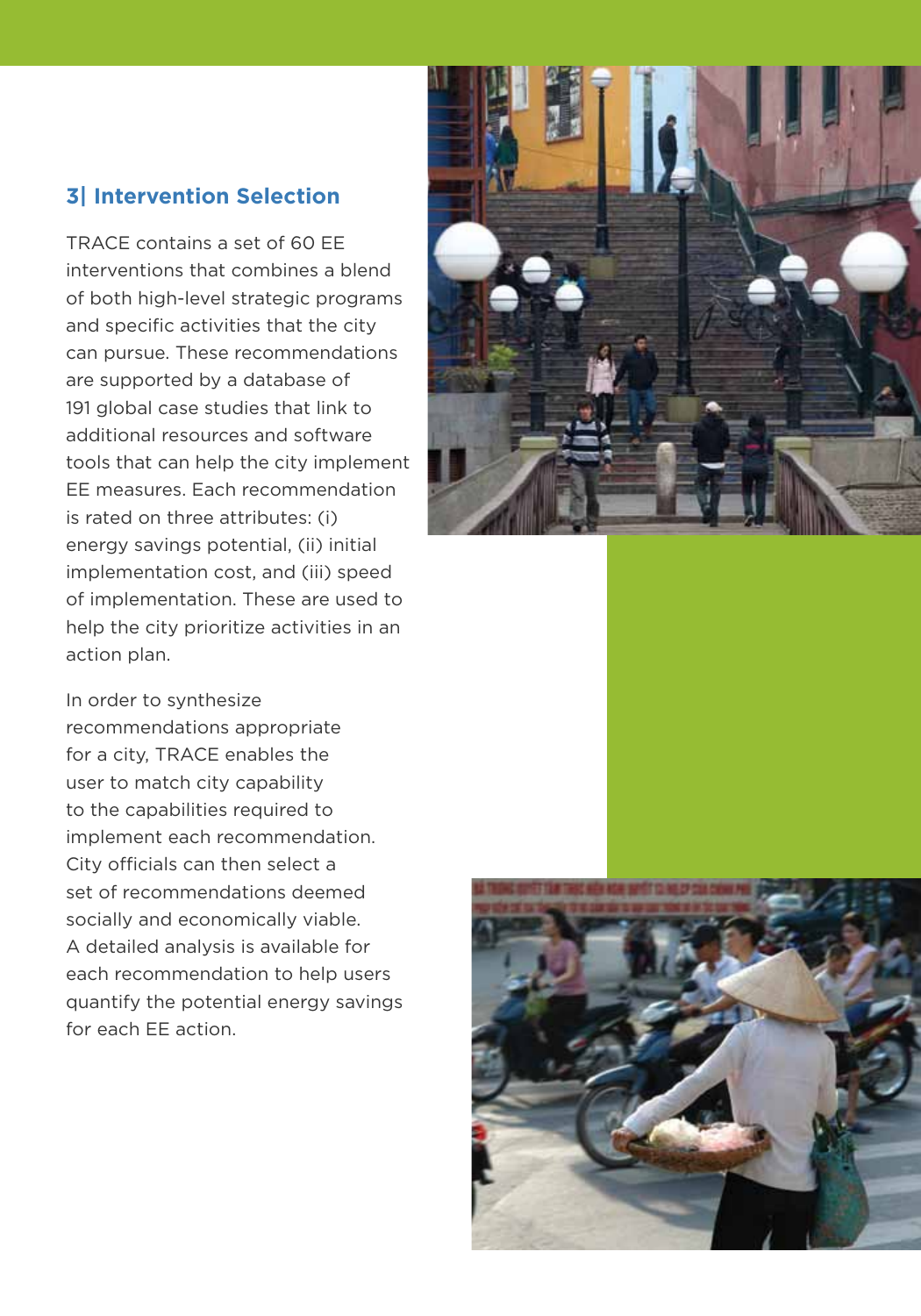### TRACE IN ACTION

As of June 2013, TRACE has been deployed in 25 cities in Africa, Asia, Eastern Europe, and Latin America.

- In **Turkey**, TRACE helped define the Sustainable Cities pillar in the World Bank's Country Partnership Strategy for Turkey for 2012-15. Since then, the TRACE findings have informed the World Bank's US\$300 million programmatic lending to cities in Turkey.
- **\*** In **Brazil**, TRACE was implemented in Rio de Janeiro and Belo Horizonte. In the latter, the findings have been incorporated in the city's strategy and the "traffic optimization" recommendation has been implemented. In Rio de Janeiro, the World Bank's Presidential Cities Task Force is preparing specific investments in the public lighting and buildings sectors, which were identified by TRACE as having the largest EE potential.
- In **Vietnam**, the World Bank used TRACE to create city-level case studies, the results of which were subsequently used to create Sustainable Urban Energy Program Guidelines for cities across the East Asia and Pacific region.
- **\*** In **Romania**, a World Bank team is deploying TRACE in seven fast-growing cities as part of the Romania Regional Development Program funded by the European Union. TRACE is being used to identify the specific investments to be funded under the program.
- In **Kenya**, TRACE is being used to identify EE investments and prepare Nairobi's EE action plan.

### Getting Started with **TRACE**

TRACE can be downloaded from [http://esmap.org/](http://esmap.org/TRACE) [TRACE](http://esmap.org/TRACE). ESMAP provides **training** to cities or implementing agencies that are planning to use TRACE. The training can be conducted in person or via video link. A TRACE **e-learning** course was created in partnership with the World Bank Institute. The course is available at [http://einstitute.](http://einstitute.worldbank.org/ei/course/trace-how-use-tool-rapid-assessment-city-energy) [worldbank.org/ei/course/](http://einstitute.worldbank.org/ei/course/trace-how-use-tool-rapid-assessment-city-energy) [trace-how-use-tool-rapid](http://einstitute.worldbank.org/ei/course/trace-how-use-tool-rapid-assessment-city-energy)[assessment-city-energy.](http://einstitute.worldbank.org/ei/course/trace-how-use-tool-rapid-assessment-city-energy) The course is available for free with online registration. Additionally, ESMAP offers **facilitated online courses** for free to those planning to use TRACE. These are offered at a specified time to users around the world.